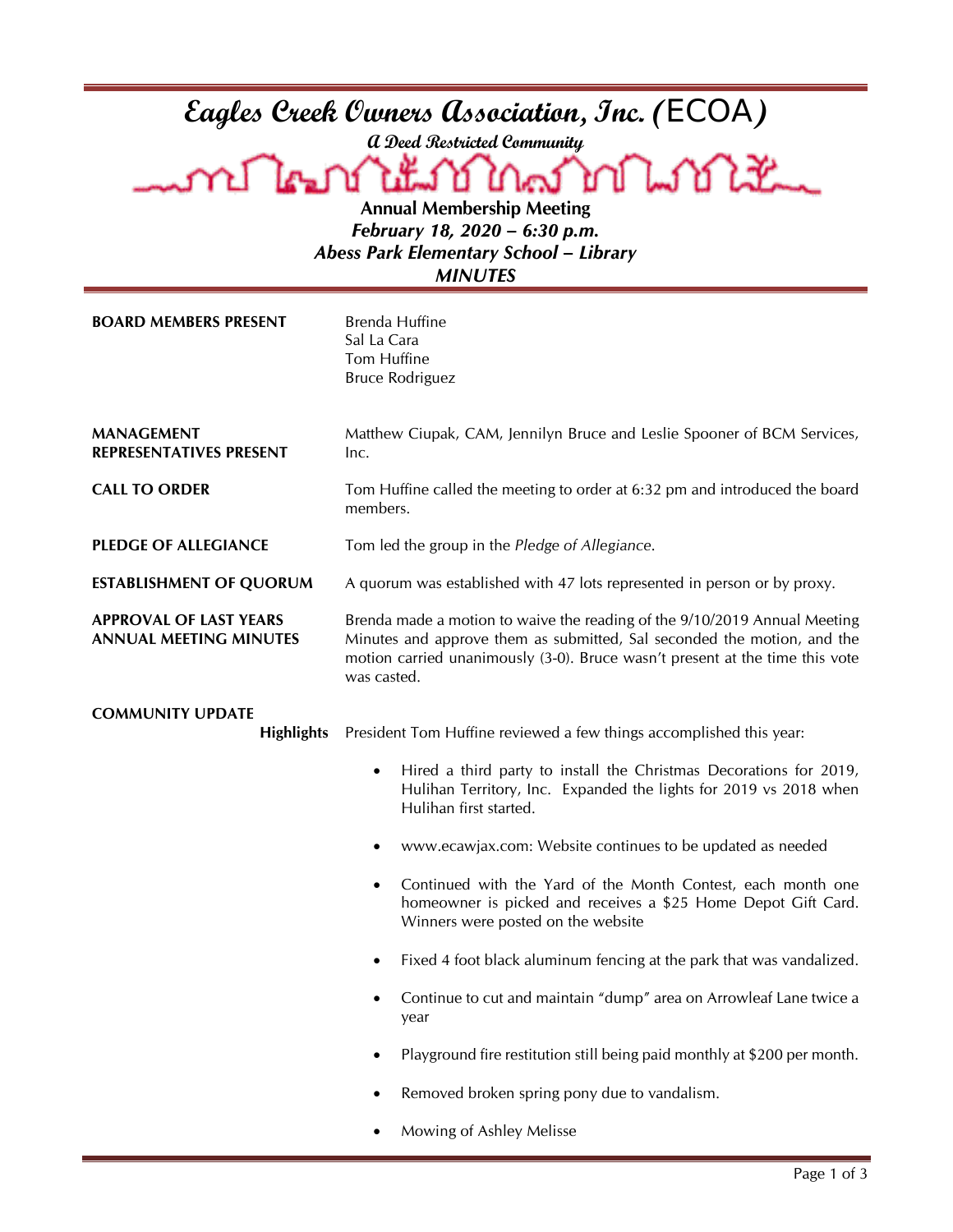|                         | • Fixed outflow on Eagles Claw Lane                                                                                                                                                                                                                                                       |
|-------------------------|-------------------------------------------------------------------------------------------------------------------------------------------------------------------------------------------------------------------------------------------------------------------------------------------|
|                         | Kernan entrance sign will be moved back 40 feet asap away from<br>$\bullet$<br>Kernan Blvd and kept in the center island. Once moved, all brick will<br>be pressure washed. Finally, Marble Masters will redo signs on each<br>side with a solid piece of granite once the sign is moved. |
| <b>Financial Update</b> | • As of 12/31/19, the total asset value of Eagles Creek OA was \$173,153<br>and last year at this time, it was \$169,283.                                                                                                                                                                 |

- Cash in Bank as of February 14, 2020- \$217,738, this time last year it was \$191,699
- Assessments receivable outstanding for 2019 was made up of 9 homeowners for \$8,626. This time last year it was 20 homeowners was \$26,568.61.
- Currently there are 4 mortgage foreclosures and 41 bank/rental corporation owned properties… last year at this time there were 6 mortgage foreclosures and 33 bank/corporation owned properties.

| <b>ELECTIONS</b>          |                                                                                                                                                                                                                                                                                                                                                                                                                                                                                                                                                                                                                                                                                                                                                                                                                                                                                                                                                                                                                                                                                                                                                                                                                    |
|---------------------------|--------------------------------------------------------------------------------------------------------------------------------------------------------------------------------------------------------------------------------------------------------------------------------------------------------------------------------------------------------------------------------------------------------------------------------------------------------------------------------------------------------------------------------------------------------------------------------------------------------------------------------------------------------------------------------------------------------------------------------------------------------------------------------------------------------------------------------------------------------------------------------------------------------------------------------------------------------------------------------------------------------------------------------------------------------------------------------------------------------------------------------------------------------------------------------------------------------------------|
|                           | Matt opened the floor for nominations to fill the final/5 <sup>th</sup> board seat. Nichole<br>Ferreira nominated Scott Victorine, his nomination was seconded by the<br>membership. Jody Rodriguez motioned to close the floor from nominations.<br>Kerry Eshleman seconded, membership was all in favor as no other members<br>wanted to volunteer for the board. Scott was voted in by acclamation.                                                                                                                                                                                                                                                                                                                                                                                                                                                                                                                                                                                                                                                                                                                                                                                                             |
| <b>BOARD OF DIRECTORS</b> | Tom Huffine - President (Term Expires 2021)<br>Bruce Rodriguez - Vice President (Term Expires 2021)<br>Sal La Cara - Secretary (Term Expires 2021)<br>Brenda Huffine - Treasurer (Term Expires 2021)<br>Scott Victorine - Director (Term Expires 2021)                                                                                                                                                                                                                                                                                                                                                                                                                                                                                                                                                                                                                                                                                                                                                                                                                                                                                                                                                             |
| <b>OPEN FORUM</b>         | The following items were discussed:                                                                                                                                                                                                                                                                                                                                                                                                                                                                                                                                                                                                                                                                                                                                                                                                                                                                                                                                                                                                                                                                                                                                                                                |
|                           | Remember to police your neighborhood; do not hesitate to call JSO if<br>you witness any suspicious activity. Keep calling to get that area flagged<br>to allow for more police presence. If you feel threated call 911.<br>Replenish playground mulch<br>٠<br>Please remember to put your garbage cans out of view from street when it<br>$\bullet$<br>is not trash pickup day. DO NOT KEEP IN FRONT OF THE GARAGE.<br>Expanding playground, updating equipment size and shelter- The board<br>$\bullet$<br>discuss at a future board meeting. Homeowner requested expanding with<br>two asphalt basketball hoops or something as the children of the<br>neighborhood are no longer children but rather teenagers. BOD will add<br>this item to the agenda for the next meeting to discuss further.<br>Truck hit the post office box system (5 total cluster mailboxes) on<br>٠<br>Arrowleaf Lane and knocked them down. Matt looked into this and<br>discovered it was the responsibility of the HOA to repair. However, he<br>was able to talk the USPS into repairing the cluster mailboxes since they<br>were first on scene and able to get the insurance information of the driver<br>who hit the mailboxes. |